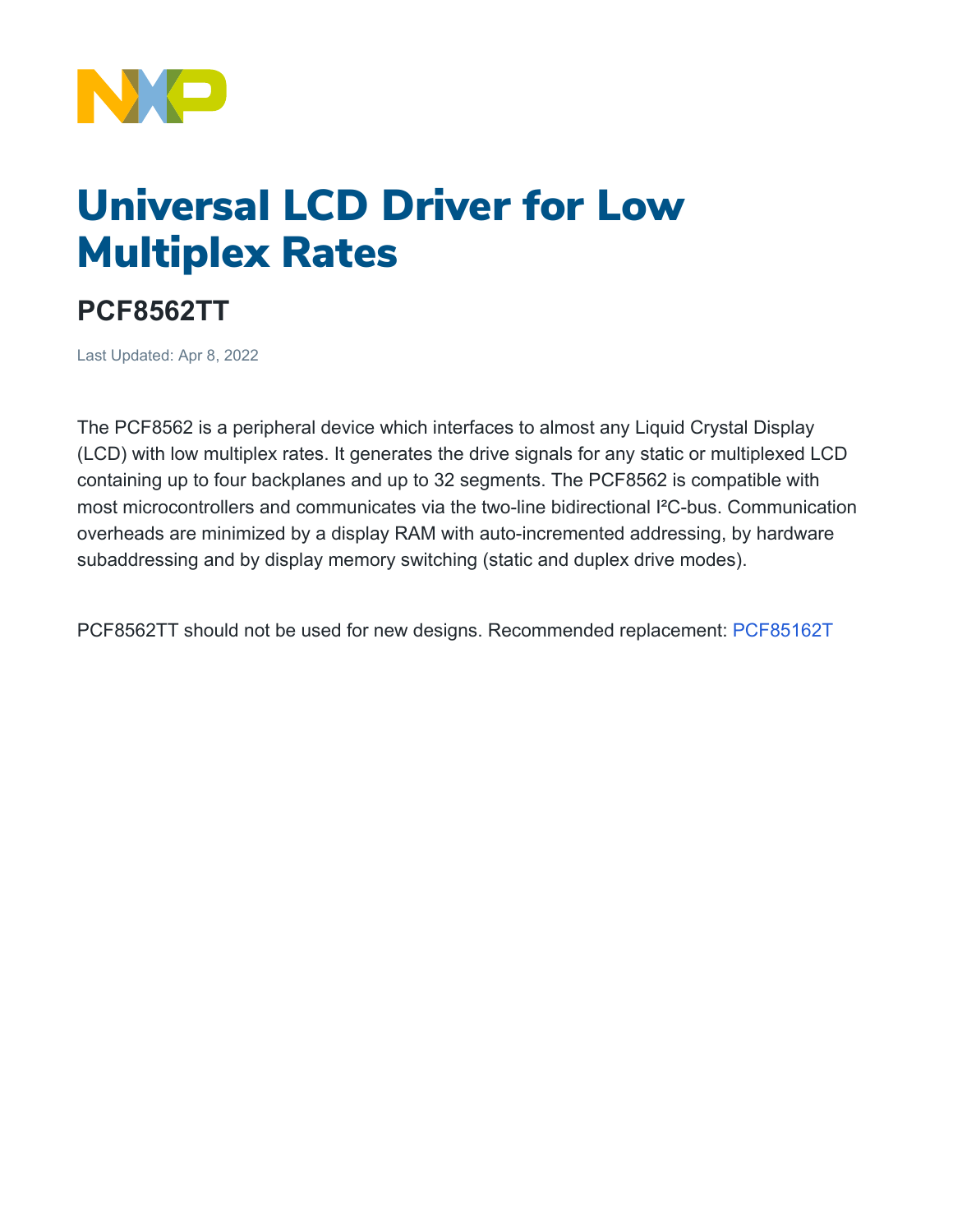## **PCF8562 Block Diagram Block Diagram**



**Block diagram: PCF8562TT Block Diagram**